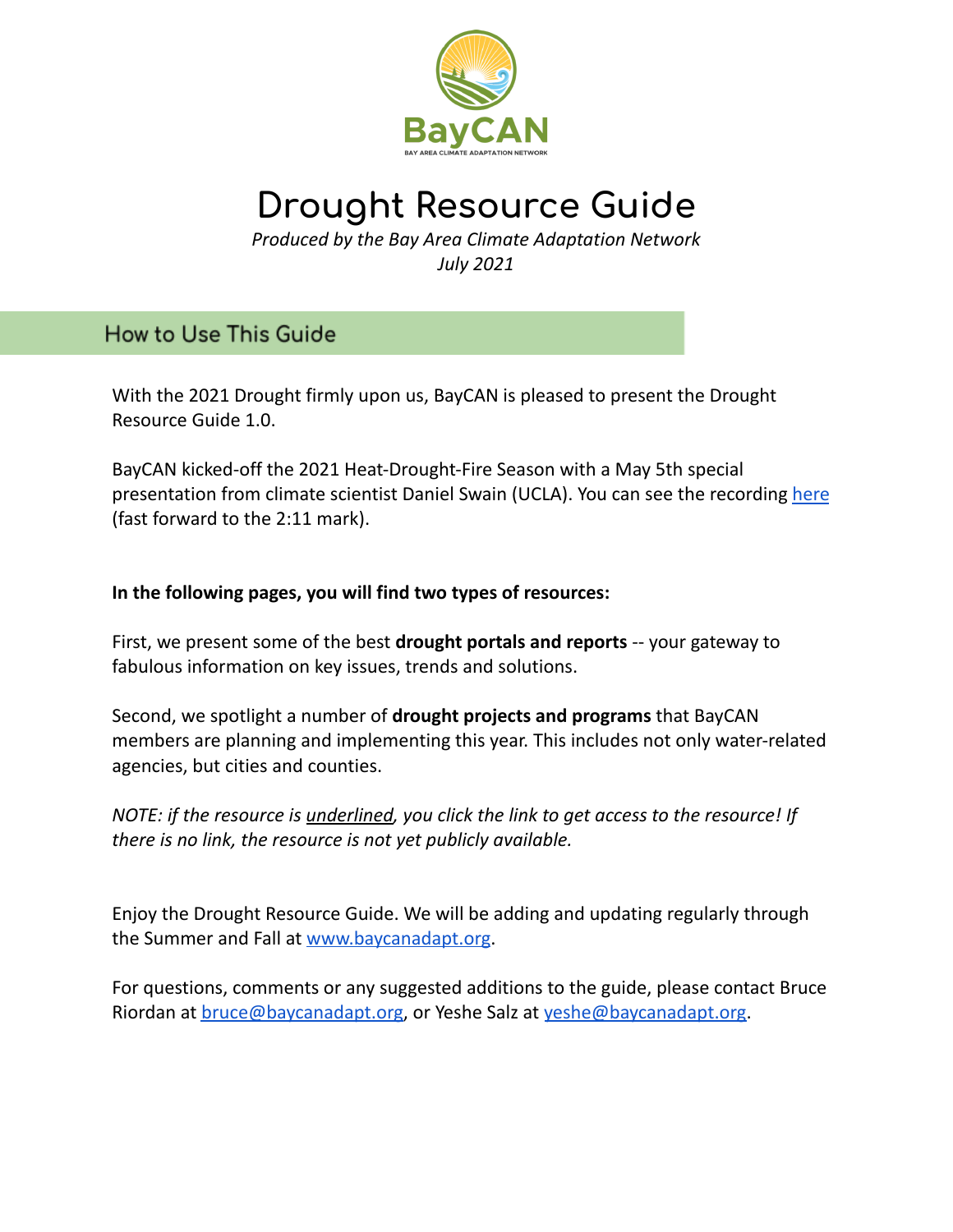## **Drought Portals and Reports**

#### **[California](https://www.californiadrought.org/solutions/) Drought Portal**

#### **Pacific Institute**

Tons of great info and resources on drought conditions and solutions from Oakland's own Pacific Institute.

#### **NOAA [California](https://www.drought.gov/states/california) Drought Portal**

#### **NOAA – National Integrated Drought Information System**

Drought maps, charts, documents and more useful resources from NOAA.

#### **Running Out of Water and Time: How [Unprepared](https://calmatters.org/environment/2021/05/unprepared-california-drought-2021-lessons-learned/) is California for 2021's Drought?**

#### **CalMatters**

Updated in mid-June, this 21-page piece provides great information, commentary and links to resources on all facets of the California drought.

#### **The 2021 Western Drought: What to Expect as [Conditions](https://pacinst.org/the-2021-western-drought-what-to-expect-as-conditions-worsen/) Worsen**

#### **Pacific Institute**

The [American](https://droughtmonitor.unl.edu/CurrentMap/StateDroughtMonitor.aspx?West) West has entered another drought crisis. State and local leaders are making emergency declarations. Water allocations are being slashed. We are already seeing fish die-offs and domestic wells running dry — and the dry season is just beginning.

#### **Drought and Equity in the San [Francisco](https://pacinst.org/wp-content/uploads/2016/06/drought_and_equity_in_the_san_francisco_bay_area-5.pdf) Bay Area**

#### **Pacific Institute and Environmental Justice Coalition for Water**

This excellent 15-page study was developed with 8 Bay Area organizations using a community-based participatory research model (CBPR). The study outlines key issues and concerns—water infrastructure, water affordability and inequitable water use—and then presents solutions for water rates, billing practices, financial assistance, and more.

#### **Falling [Dominoes:](https://www.planning.org/publications/document/9188906/) A Planner's Guide to Drought and Cascading Impacts**

#### **American Planning Association**

This guide makes the case for establishing drought as a priority for local planning. Planners are central in influencing land-use patterns and helping communities guide how development and redevelopment occur. Planners do this by planning at all scales, creating land-use regulations, and reviewing development projects. These are all opportunities to address drought.

#### **How Can Cities Work With Nature When [Droughts](https://theconversation.com/how-cities-can-work-with-nature-when-droughts-take-their-toll-100396) Take Their Toll**

#### **The Conservation – Blog Post**

Faced with a drought, it's tempting for city managers to reduce the amount of space that needs water. Municipalities typically respond to a drought by limiting water use, and then by looking at ways to cover spaces with artificial surfaces like paving instead of lawns and plants. There are four reasons why that is a bad idea.

#### **North Bay Watershed [Association](https://us14.campaign-archive.com/?u=816f8cca47f3406504e335b43&id=9c9227f082) Spring 2021 Newsletter – DROUGHT**

#### **North Bay Watershed Association**

Special issue chock full of drought news and resources aimed at the North Bay but good for everyone.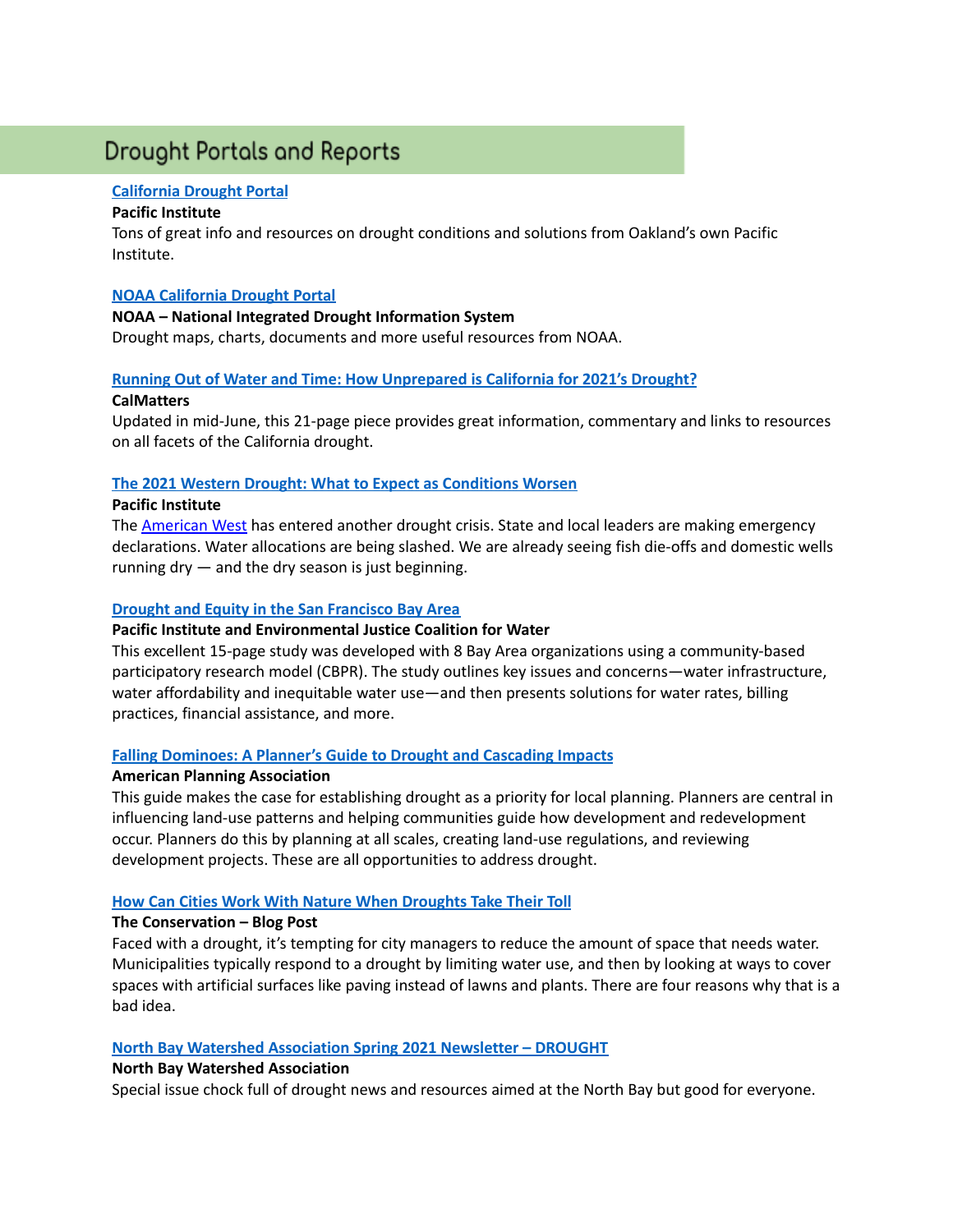## **BayCAN Member Projects**

Key contacts listed at the back of this section

## **CITIES AND COUNTIES:**

## **Palo Alto**

#### **One Water Plan**

Embarking on a "One Water" planning effort which will incorporate all potable and non-potable water supply options with dry year availability as a key criteria.

#### **[Northwest](https://www.cityofpaloalto.org/files/assets/public/utilities/water-quality/rwqcp/rw-strategic-plan-rpt_vol1_body.pdf) County Recycled Water Strategic Plan**

In partnership with Valley Water, Palo Alto has completed the Northwest County Recycled Water Strategic Plan for expanding production and regional use of recycled water. Designing onsite advanced water purification at Palo Alto wastewater treatment plant to reduce recycled water salinity.

#### **Regional Recycled Water Program**

This program currently produces and provides recycled water to Palo Alto and Mountain View facilities.

### **San Rafael**

#### **Drought Water [Conservation](https://www.cityofsanrafael.org/water-conservation/) Strategies**

See the city of San Rafael's website for a host of water conservation tips and recommendations.

#### **Marin Municipal Water District Rules and [Regulations](https://www.marinwater.org/waterrules)**

Water conservation rules and regulations from Marin Municipal Water District.

### **Marin County**

#### **County update of General Plan Safety Element**

Marin County is doing the SB 379-required Safety Element update for the General Plan which will address heat, fire, drought and other climate issues.

## **Sonoma County Regional Climate Protection Authority**

#### **BayREN Water [Upgrades](https://rcpa.ca.gov/projects/water-upgrades-save/) \$ave Program**

RCPA is now running this on-bill program regionwide. This program provides financial incentives for individuals to improve water efficiency in homes.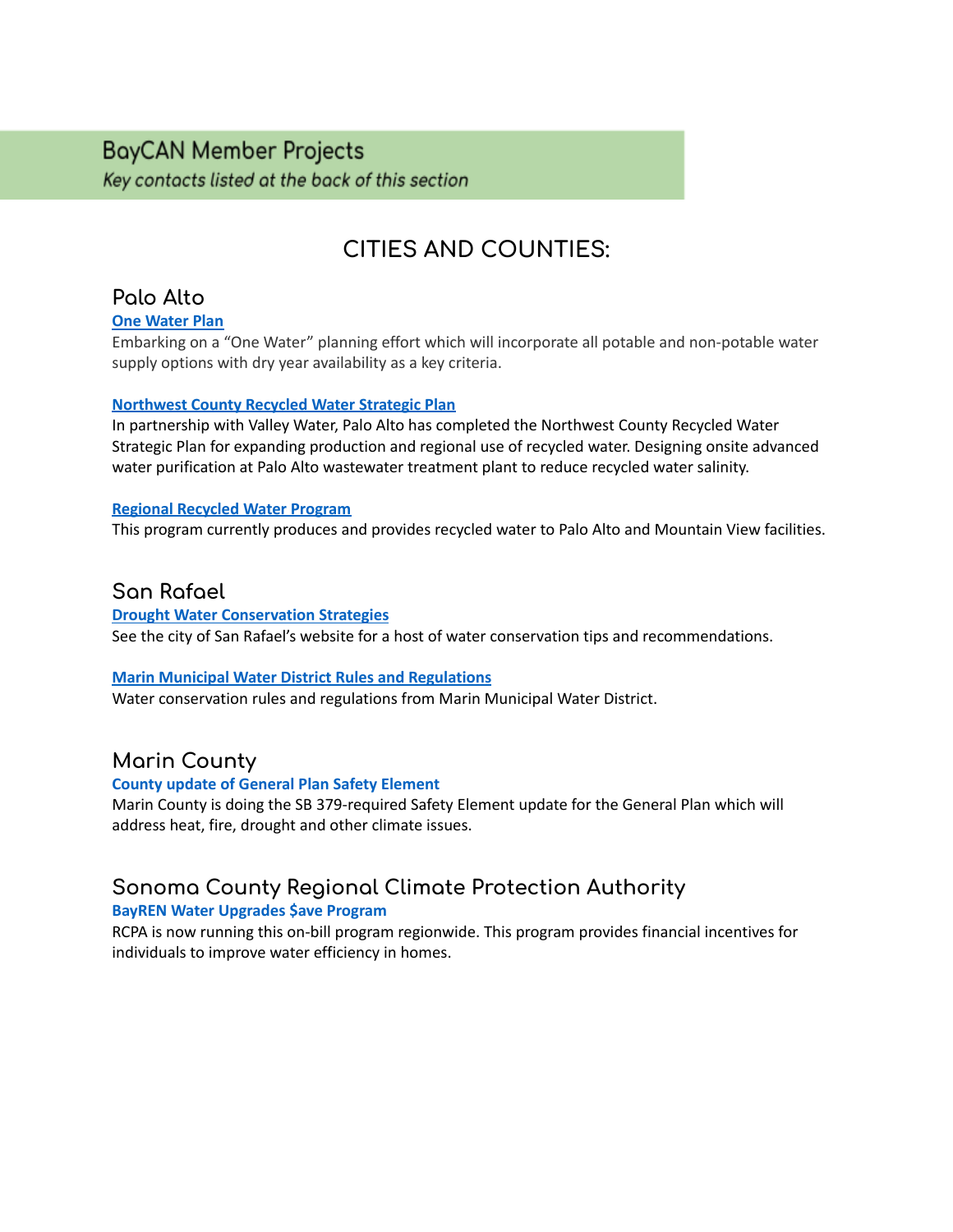## **WATER AGENCIES:**

## **Bay Area Clean Water Agencies (BACWA)**

#### **Regionwide survey of member agencies on climate change assessments**

BACWA is collaborating with the Regional Water Board on a region-wide POTW (publicly owned treatment works) survey to obtain information on the status of agencies' climate change vulnerability assessments. The survey will collect information on agencies' planned responses to SLR, rising groundwater, extreme weather and drought. *Survey results will be available in the Summer.*

#### **Recycled Water Evaluation**

The San Francisco Bay Nutrient Watershed Permit (R2-2019-0017) requires POTWs to conduct an evaluation of the potential to reduce nutrient loads to the Bay by water recycling. To comply with this effort, BACWA is conducting an evaluation to compile current and planned recycled water projects regionwide. See Scoping and [Evaluation](https://bacwa.org/wp-content/uploads/2019/12/BACWA_RW_ScopingEvalPlan_20191126.pdf) Plan.

#### **Drought and fire plans by each agency**

Each of the 40+ members of the Bay Area Clean Water Agencies crafts its own response to drought and fire, but common approaches include: (1) Significantly upgrading backup power supply and electrical equipment due to now-common Public Safety Power Shutoffs and blackouts and (2) Increasing maintenance of sewers due to reduced sewer flows during drought, which can cause clogging and odors.

### **San Francisco Public Utilities Commission**

#### **Water Supply Long Term Vulnerability Assessment**

Developing long-term vulnerability assessment for Hetch Hetchy Regional Water System, the San Francisco Public Utilities Commission's water supply system.

#### **Sonoma Water**

#### **Forecast Informed Reservoir [Operations](https://www.grac.org/media/files/files/d47db036/gra-firo-jasperse.pdf) (FIRO)**

This research in partnership with CW3E, NOAA (NWS, OAR, NMFS), DWR, USACE, and BOR has led to development of a model that helps inform reservoir operators at Lake Mendocino in response to forecasted precipitation. This enables operation of Lake Mendocino for improved flood, ecosystem and water supply management to provide for more flexible and adaptive management of this facility. The new program allowed the US Army Corps of Engineers to save water in Lake Mendocino this fall and winter, reducing the immediate impact of the current dry conditions.

#### **Regional Water Supply Resiliency Study**

Although the water systems of Sonoma Water and its Retail Customers are interconnected, they are not operated or managed in a coordinated manner, especially in times of water shortage. The region would benefit by leveraging the collective water resources and infrastructure of Sonoma Water and its Retail Customers to improve regional water supply reliability and resiliency through integrated water resources planning and management. The primary goal of the study is to develop an integrated water supply planning process that takes into account the sources of water supply for Sonoma Water and its Retail Customers, and their specific vulnerabilities (hydro-climatic, seismic, regulatory and/or infrastructure related).